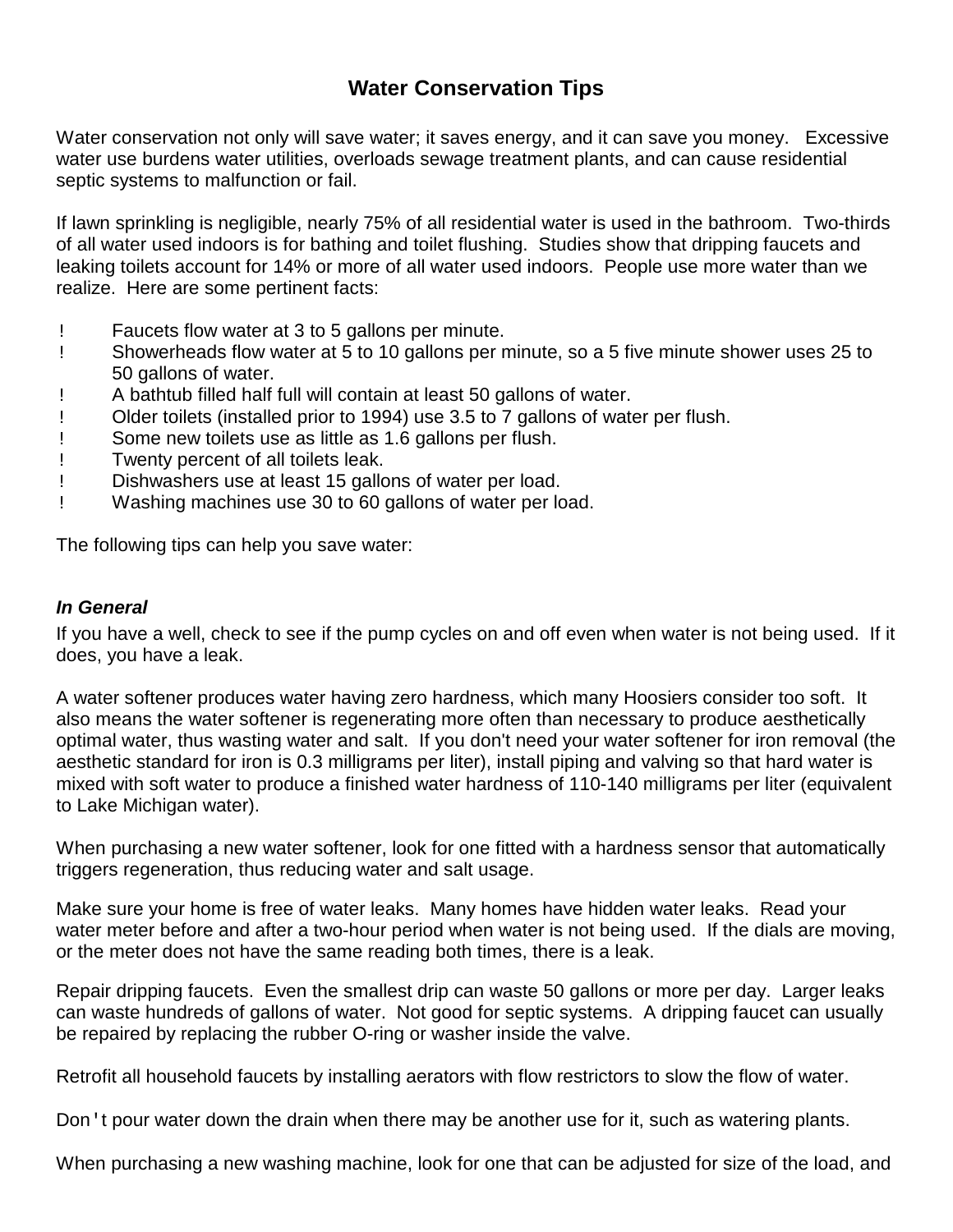that offers several wash and rinse cycles. This will allow you to optimize its use, thus saving water and energy.

If your clothes washers cannot be adjusted for the size of the load, then operate it only when fully loaded.

Check your swimming pool and your hot tub for leaks.

When not in use, cover your swimming pool or hot tub to reduce evaporation. A covered pool is easier to keep clean; it requires less treatment chemicals; and it=s much safer. If left uncovered, a residential swimming pool will waste a minimum of 1,000 gallons of water per month. A covered pool will lose as little as 100 gallons per month.

# *The Kitchen*

Don 't run the faucet while waiting for a cooler drink of water. Store drinking water in the refrigerator, or use ice cubes.

Don't use running water to thaw meat or other frozen foods. Defrost food overnight in the refrigerator or use the defrost setting on your microwave.

Don't run the faucet while cleaning vegetables. Rinse them in the sink or in a pan of water.

Install an instant water heater on the hot water line to your kitchen sink so you don=t have to let the water run until it heats up.

Don't rinse dishes under the faucet. Run some water in a bowl or the sink for rinsing, or use short blasts from the sprayer.

Don't rinse dishes prior to loading the dishwasher. Most dishwashers do an excellent job of cleaning dishes, glassware, etc. on their own.

Never run the dishwasher with only a partial load.

Garbage disposals alone add 50% to the volume of solids that enter a septic tank. And they require a lot of water to operate properly. Use your garbage disposal sparingly, but never without running water

## *The Bathroom*

Don't run water continuously while washing your hands. Turn off the water while soaping up, and turn it on again to rinse.

Don 't run water continuously while shaving. Fill the lavatory with a few inches of warm water for rinsing your shaver.

Don't run water continuously while brushing your teeth. Turn off the water after you wet your toothbrush. Fill a glass with water for rinsing your mouth.

If you take baths, start off by immediately stoppering the bathtub drain. The initial burst of cold water from the faucet can be offset with hot water later during the fill. Then fill the tub only 1/3 full.

Take shorter showers. Long showers waste 5 to 10 gallons of water every unneeded minute. Limit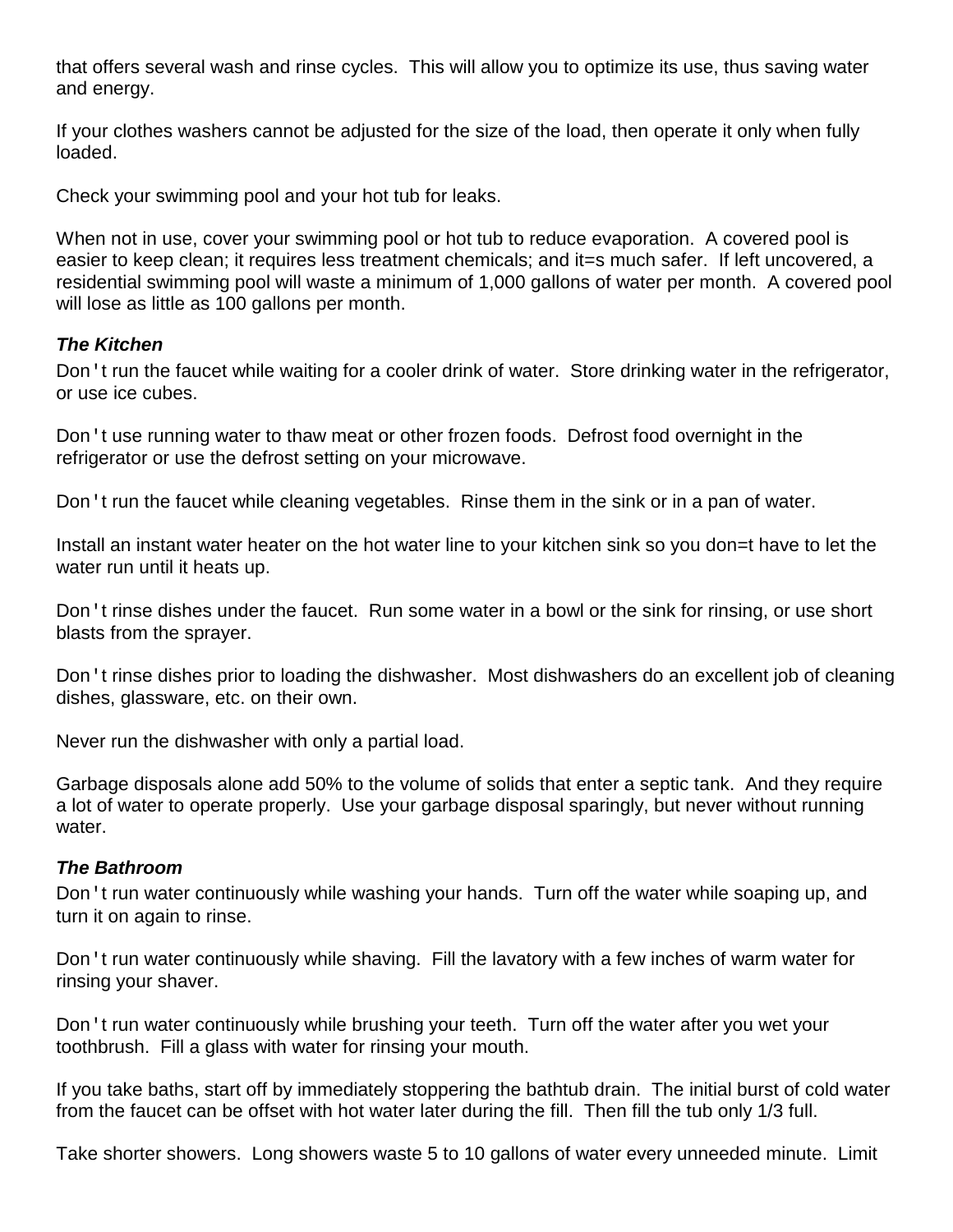your showers to the time it takes to soap up, wash down, and rinse off. Showerheads are now available that allow you to cut off the flow of water without turning off your hot and cold-water valves each time. Better yet, take a bath instead of showering. A bath uses less water than all but the shortest showers.

Install a low-flow showerhead that restricts water flow to 3 gallons per minute or less.

Never use your toilet as a means of trash disposal. Throw tissue, insects, cigarette butts, and similar waste in the trash.

Leaking toilet tanks are a major waste of water, and they are hard on septic systems. Check for leaks by adding some food coloring to your toilet tank. If the tank leaks, color will appear in the bowl within 30 minutes. Worn, corroded, bent, or maladjusted parts are the usual cause of such leaks. Replacement parts are inexpensive, readily available and easily installed. There are books, even web sites, that address toilet repairs. Food coloring may stain the tank if left for an extended period of time. So flush the toilet as soon as the leakage test is finished.

Older toilets (those installed before 1994) can flush efficiently using less water. Install a bottle or bottles in the toilet tank to displace water, thereby cutting down on the amount of water used per flush. Put an inch or two of pebbles in each bottle, fill it to the top with water, and cap it. Position the filled bottles so they don't interfere with toilet tank operating mechanisms. Do not use the infamous brick-in-the-toilet, as continuously wet bricks disintegrate over time, and the detritus can plug drains.

Replace your old high water-use toilet with a modern low water-use model. It will save thousands of gallons of water per year, save energy (for pumping water), and cut your water and sewer bill. Also, it will substantially reduce the load on your septic system.

## *Outdoors*

Don't buy water toys that require a constant stream of water.

Don It install ornamental water fountains unless they recycle water. Locate them where water losses due to evaporation and wind drift are minimized.

As much as possible, plant grasses, ground covers, shrubs and trees that are drought-resistant or native to the Midwest. Native plants usually require less watering.

Plant in the Spring or Fall, when watering requirements are lower.

Don 't plant grass or install turf in areas that are difficult to sprinkle without wasting water, such as steep inclines and narrow, isolated strips along sidewalks and driveways.

Outfit your water hose with an adjustable spray nozzle so you can use as much or as little water as you need.

Don't use your water hose to sweep the driveway or sidewalk. Use a broom instead.

Water hoses are notorious for leaking at the connections. Therefore, when finished using the hose shut the water off at the spigot, rather than at the hose nozzle.

Don't leave hoses or sprinklers unattended. Garden hoses can waste hundreds of gallons of water in just a few hours.